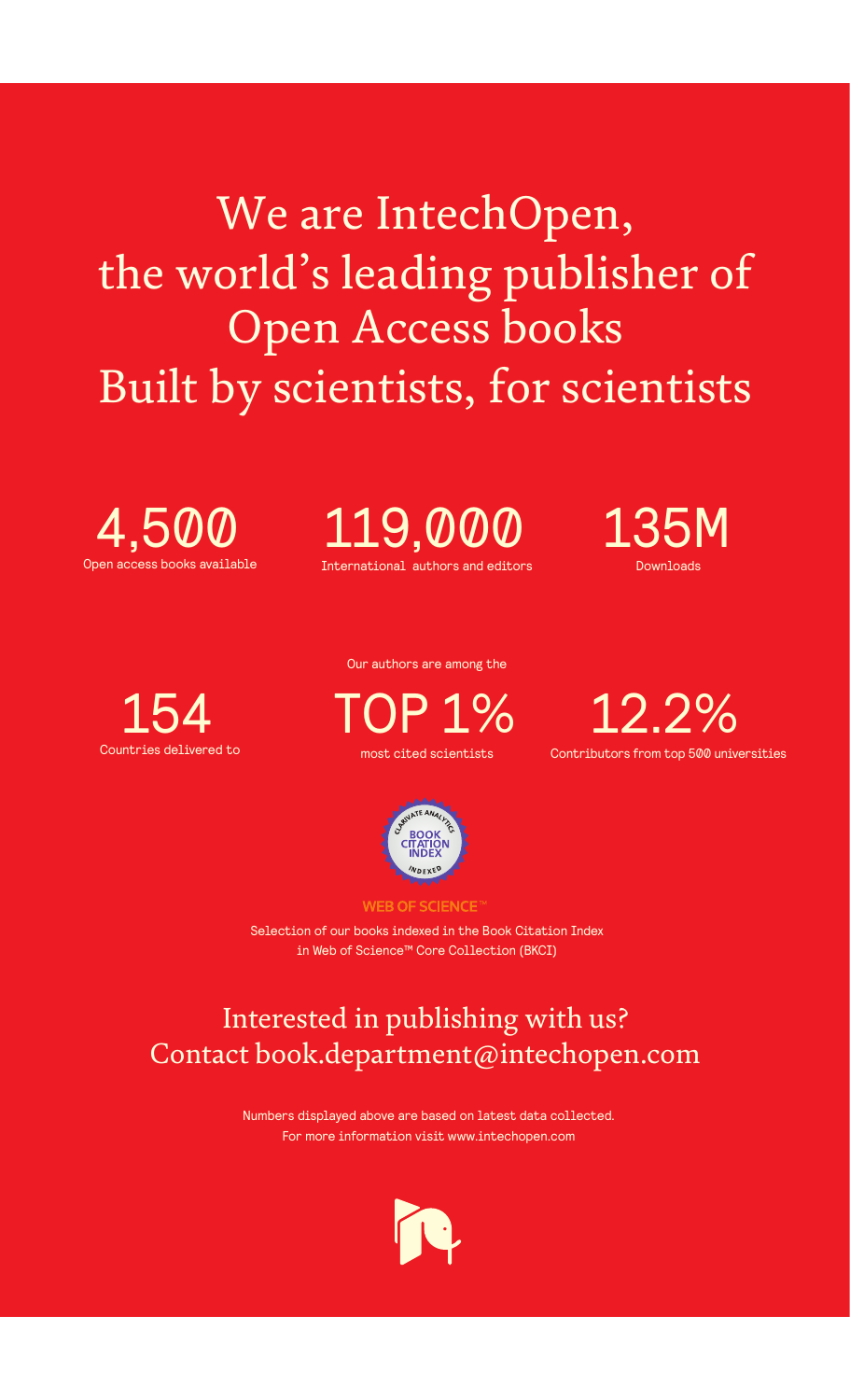**Chapter**

# Adaptive Governance as an Avenue for Delivering Public Purpose in the Wake of Financialization

*Corina Shika Kwami and Nick Tyler*

# **Abstract**

The demand for infrastructure and utility services is an acute challenge for countries in middle- and low-income countries undergoing high levels of urbanization, demographic shifts, and civil and political reorganization. The demand for utilities occurs alongside a trend toward increased financialization of the local state. A challenge for meeting demand for utility services is the shift toward increased financialization where the delivery of public purpose is challenged. This chapter aims to highlight governing arrangements that aid in understanding how public purpose can be delivered through utilities using the case study of Medellin, Colombia. Through examples of public infrastructure projects and the delivery of water by its utility-company, Empresas Publicas de Medellin, the paper discusses how this company achieved alignment of essential services with public purpose through adaptive governance structures that mitigate adverse effects of financialization and promote the integration of economic, environmental, and social goals. While this case does not propose a transferable model of governance, it highlights arrangements that enable a more mixed, adaptive, and nuanced understanding of how adverse effects associated with total financialization might be abated.

**Keywords:** cities, public-private partnerships, urban development, public purpose, adaptation, entrepreneurial city, governance, sustainability, adaptation

# **1. Introduction**

The demand for infrastructure and utility services such as water, energy, gas and public transport in low-and-middle income countries is increasing alongside shifting demographics, the effects of climate change as well as economic, fiscal and political volatility. Most imminently, acute and population growth is occurring in urban areas, and more specifically, in secondary cities where populations are growing at a faster rate compared to other cities. The implication of this growth is that there is greater stress on available resources [1]. These shifts are accompanied by increased demand for infrastructure and utilities for which prompts cities in particular to explore opportunities to create new investment instruments using municipal assets as collateral [2]. This process of financialization is the capacity to create and monetise new asset classes. One effect of this shift is the occurrence of 'corporate neoliberalism' which is described by Crouch as an economy where key industries are dominated by small numbers of large corporations due to the privatisation of public industries and outsourcing public services [3]. This paper will explore the governing arrangements,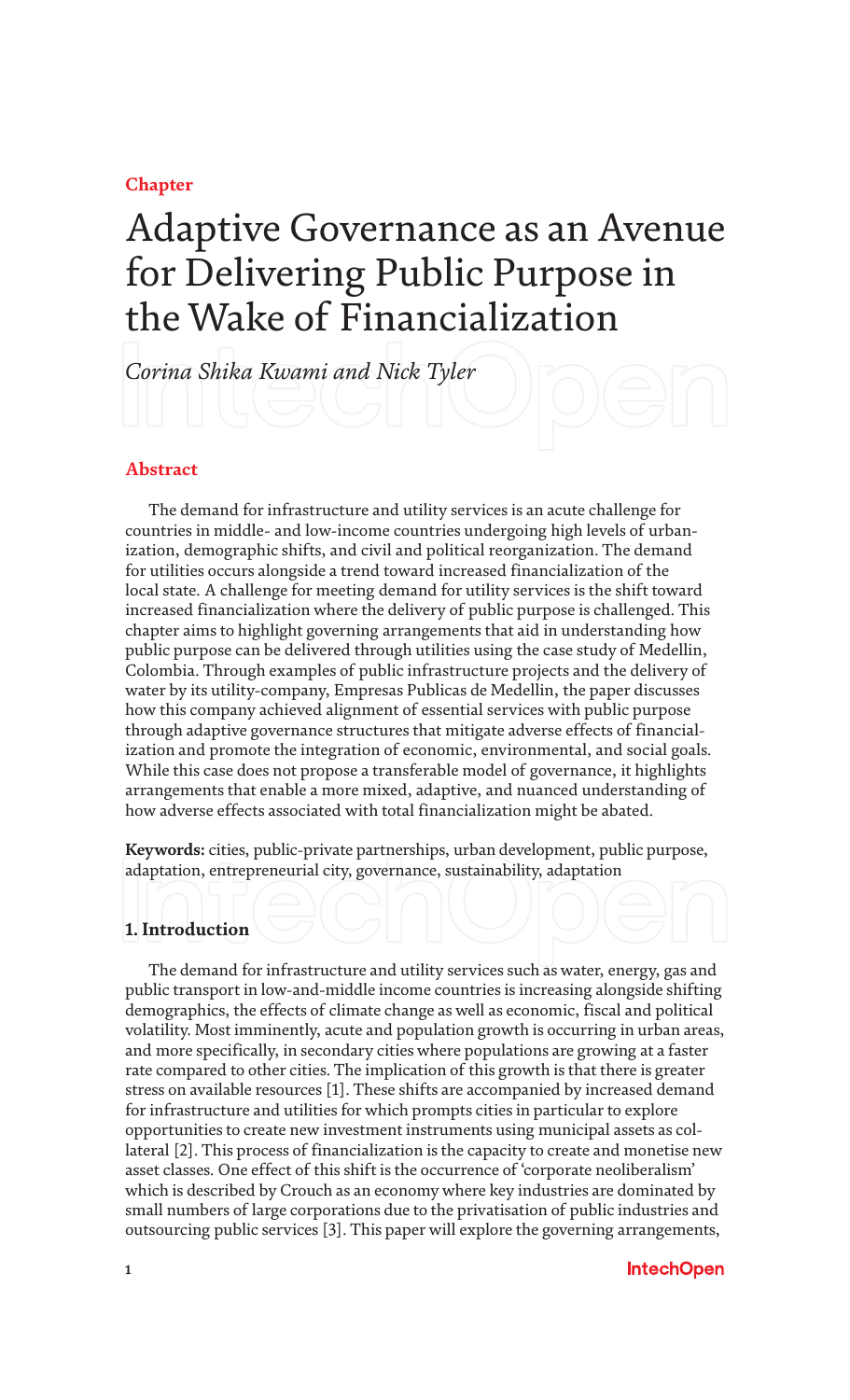enabling factors and approaches that a city within this complex, social political milieu underwent as an example of where governance of essential services can aid in delivering public purpose. While the paper does not propose a model for utilities, it highlights governing arrangements that place community engagement, stakeholder management and social infrastructure at the heart of delivery.

There is a subset of cities, also described as entrepreneurial cities, that have been able to convert their wealth into freedom from financial market dependence and/or utilise financialization as leverage for more borrowing [2]. The work on entrepreneurial cities is not exclusively limited to cities that have converted wealth into freedom from financial market independence. Jessop and Sum define an entrepreneurial city in capitalist societies as having three properties related to (1) changing forms of competitiveness, (2) changing strategies to promote interurban competitiveness in both economic and extra-economic fields, and (3) entrepreneurial discourses, narratives and self-images [4]. In public utilities' sectors, the entrepreneurial city has come to be associated with reforms in service delivery with privatisation as the most common reform. There have also been cities that have expanded municipally owned water corporations through corporate models that retain an entrepreneurial and local profile in the domain of the public sector [5]. This perspective, is described as "urban entrepreneurialism," is both a response to gaps in revenues and costs, which then drives commercial development alongside delivering public purpose. One explanation for this is the observation that capital mobility, in some ways, pushes urban governments to compete with other urban areas to attract investment and to minimise risk. In the water sector, this shift in cities coincides with political rhetoric towards public-private partnership and infrastructure investment to support development [6].

Given the trends towards corporate neoliberalism, what aspects of governance mitigate the adverse effects of financialization whilst still encouraging investment that is in alignment with public purpose? This paper emerges from a larger body of working examining adaptive governance in the water sector in Medellin, Colombia. This paper showcases governance features that emerge in a city and share characteristics of an entrepreneurial city where financial gains are aligned with public purpose. The background provides information related to pathways for delivering public goods and where a case study on Medellin could contribute a perspective on delivering public purpose through governance. As this case study emerges from a wider piece of work on governance, the methods' section describes the means by which the data was collected, analysed and justifications. The results include literature synthesis on the Medellin and results of interviews on the system for public service delivery. Using this case study to illustrate how a city approaches, the paper discusses the implications of adaptive governance for aligning economic trends with delivery of public purpose. In order to understand the wider context for delivering public goods, the following Section 1.1 discusses different pathways for delivering public goods.

## **1.1 Pathways for delivering public goods**

Delivery of public services has taken various forms ranging from state-level provision to various forms of privatisation. From the mid-twentieth century, public-private partnerships (PPP) between a city, regional and/or national government and private entities, facilitated by a multilateral organisation such as the World Bank, marked a shift towards involving the private sector in delivering public goods. The shift often required measures to encourage privatisation, and subsequent financialization of the sector through a form of a public-private partnership between the state and a private provider [7, 19]. The importance of public purpose has arisen alongside this trend particularly, in identifying ways to meet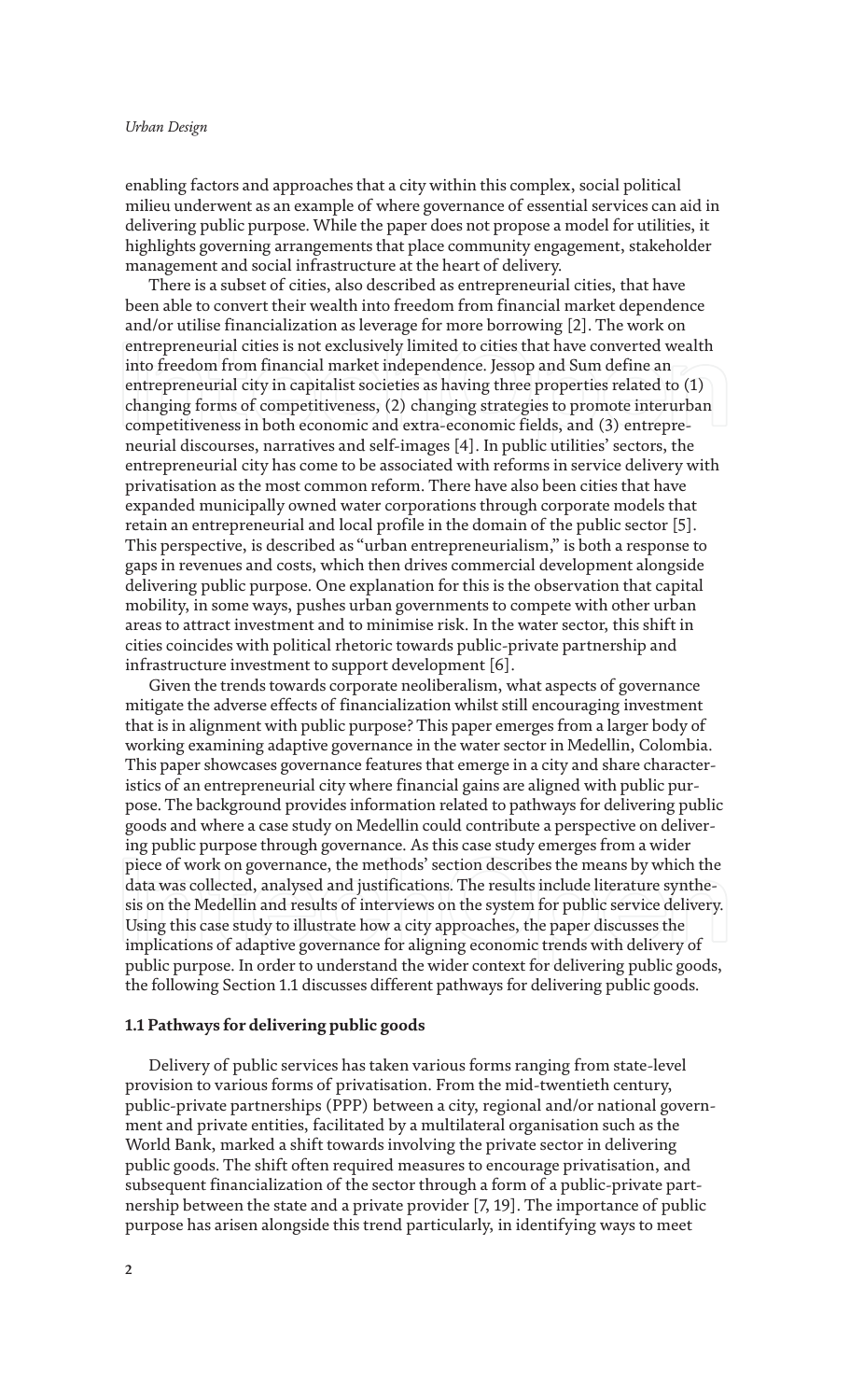public needs. This pathway has been described as a form of smart urbanism and smart citizenship whereby community participation, commons, and ideals beyond the market account for the right to the city, entitlements, or in order to avoid reversion to pragmatic, instrumental and paternalistic discourses [8]. There one argument that places an importance of context in relation to urban processes and the role of politics in delivering essential services. This originates from an extensive review of 23 case studies which explores how local authorities, SME's, corporations, utility providers and civil society are engaged in creating smart cities and the ways in which urban services are being optimised for public good through information and communication technologies [9].

Understanding the role of the private sector in the wider governance of cities is a critical component of designing a governance system that delivers the kind of output end-users need and want with respect to essential services. In the smart city discourse, this is explored further in an exercise to map stakeholders and vendors from the private sector stakeholders in a smart city showing that to deliver aims in alignment with public purpose, inclusion of the following is critical: openness in the meaning of open participatory communities, balanced approach in terms of the social and technology components, trust in terms of transparency of services and integration [10].

While the PPP is arguably the most common model for public services delivery, the partnership model has a variety of different forms and demonstrate several pathways for delivering public goods. Crouch argues that in the process of privatisation and outsourcing of public services, there has been less competition, political intervention by firms and increased inequality which is in direct contrast to neoliberalism's claims. He coins this term as 'corporate neoliberalism' [3]. While the private sector has had increasing visibility in the delivery of public services, Mazzucato explores in detail the role of the state in delivering public purpose through investment in infrastructure, technology, research and development through patient capital, which in turn enables private sector participation. This model examines the close relationship between the public and private sector of the US and UK historically and articulates pathways for how this might be achieved [48].

# **2 Methods**

In reviewing different cases, there is a predominance in the literature on the failure of public-private partnerships (PPP) related to the governance of public utilities. $^{\rm 1}$  The literature review identifies PPPs as the dominant theme likely as it is where financialization through reforms over the last three decades have originated,

 $^{\rm 1}$  The aim of the wider study from which this chapter is drawn, was to identify a case for further depth where the governing arrangements enabled delivery of public purpose despite wider trends towards financialization. Water was selected as a sector to explore given the debates on water as a human right and its characterization as a public good. Cases reviewed having these different models of service delivery in the water sector in cities such as Cochabamba, Bolivia and Porto Alegre, Brazil as well as other larger cities in Latin America [11], Europe, South Asia, Middle East and Africa [12] that have taken steps to reform the delivery of water through public reform, privatization and/or an evolution towards mixed models of delivery. Other cities reviewed include those such as Istanbul [13], Mumbai [14] and Johannesburg [15] which have experimented with mixed models. Review of these cases highlighted a multi-country study investigation comparing cities 'governance' challenges in the provision of public services in cities of different scales such as Jakarta, Dhaka, Johannesburg, Sao Paulo, Mexico City, Riyadh, Istanbul and Singapore and the ways in which governance enabled or inhibited successful provision [16]. Further in depth case studies included scholarship on Bangalore [17], South Africa [15], the Netherlands WMD [6] and a review of different examples in Sub-Saharan Africa [18].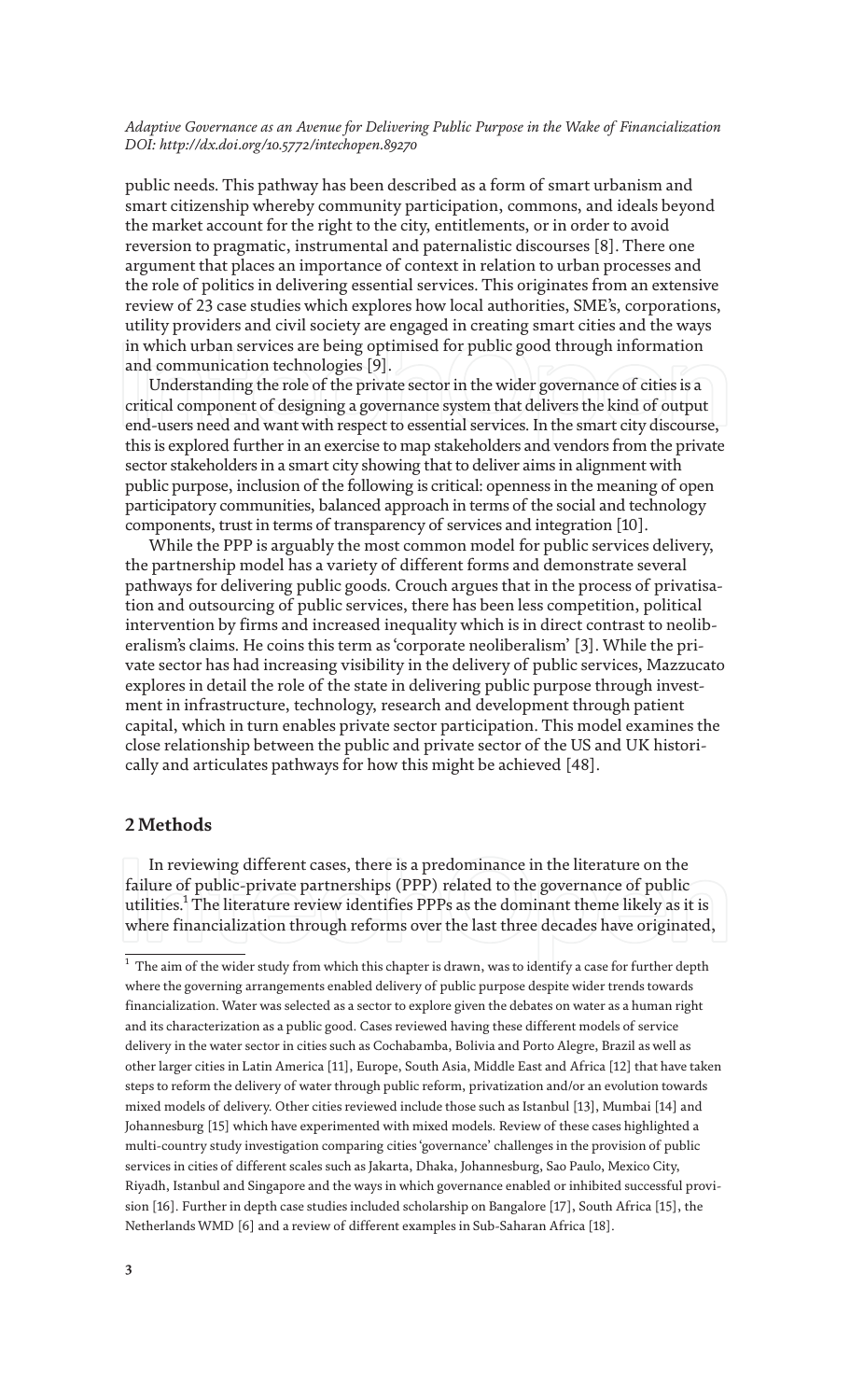and thus dominate the governance discussion [7]. There are reviews that show where system change for the performance of water utilities has led to system failure [20, 21] and also where there have been successes. Where management models can go further is in incorporating public purpose within the governing arrangements using the utility as a means, albeit public or private, in the design and delivery. Therefore, in selecting a case study, there is a preference for a case that provides substantial evidence for an approach to governance with strong evidence for putting public purpose at the forefront of service delivery.

The well-documented social urbanism model in governance in Medellin [22, 23] provided evidence suggesting the model for water services that places community engagement, stakeholder engagement and social infrastructure. The opportunity to explore this further through stakeholder engagement positioned the Medellin case study as a strong candidate for exploring how this city could employ financialization in the delivery of public purpose.

The method for analysis built on existing literature and uses data from semistructured interviews to identify themes shared by stakeholders within the water system to compare with existing frameworks on adaptive governance [38, 39] using Ostrom's perspective on social-ecological systems [46] and Pahl-wostl's understanding of resource governance regimes [47]. Semi-structured interviews related to how stakeholders perceive the system, challenges and opportunities in order to develop an understanding of the system. A qualitative approach with a constructivist epistemological paradigm was employed to account for a diversity of perspectives from stakeholders. Thematic content analysis was chosen because of its demonstrated use for investigating questions where existing data is limited, however, providing a systematic approach for comparison of results with existing theory [37]. This approach is associated with content analysis as a suitable approach for model generation and based on experience in the literature that an open approach to coding using thematic content analysis facilitates theory emerging from the data (grounded theory) [40–42]. This is also useful in having a broad view of themes that can be compared with existing frameworks facilitated when a theory-based approach to coding is applied [31, 40, 43, 44].

Sample composition and sizing combined (1) saturation, (2) purposeful sampling, and (3) snowball sampling. To recruit interviewees, contacts with the utility provider, Empresas Publicas de Medellin, the universities (UNM and UCL) and Penca de Sabila, a civil society organisation working closely in water and environmental issues more broadly, provided the first channels for recruiting interviewees. The final sample includes 30+ representatives from municipal authorities, metropolitan area authorities, university experts, utility provider (EPM), members of the different civil society organisations and water user associations. Of these participants, approximately 1/3 of the perspectives were from EPM. This was due to the large scale of the organisational diversity in departments working on issues related to water: water and wastewater, sanitation, infrastructure, planning, payments, regulation, energy-water, finance and business development.

The interview guide was developed in partnership with the national university in Colombia based on Pahl-Wostl's definition of resource governance and refined through a series of pilot interviews. Interviews were coordinated between the researcher and the interviewee and conducted in line with UCL Ethics (Project 814/001). The level of engagement before the meeting ranged from very limited to several informal introductions and conversations leading up to an interview.

A two-pronged approach to coding was conducted to ensure that contextual themes were not ruled out by data exclusively [45]. A data-driven approach was used at first to identify themes or ideas that may be overlooked with the purpose of having a breadth of context for the study as a whole. For data-driven codes, this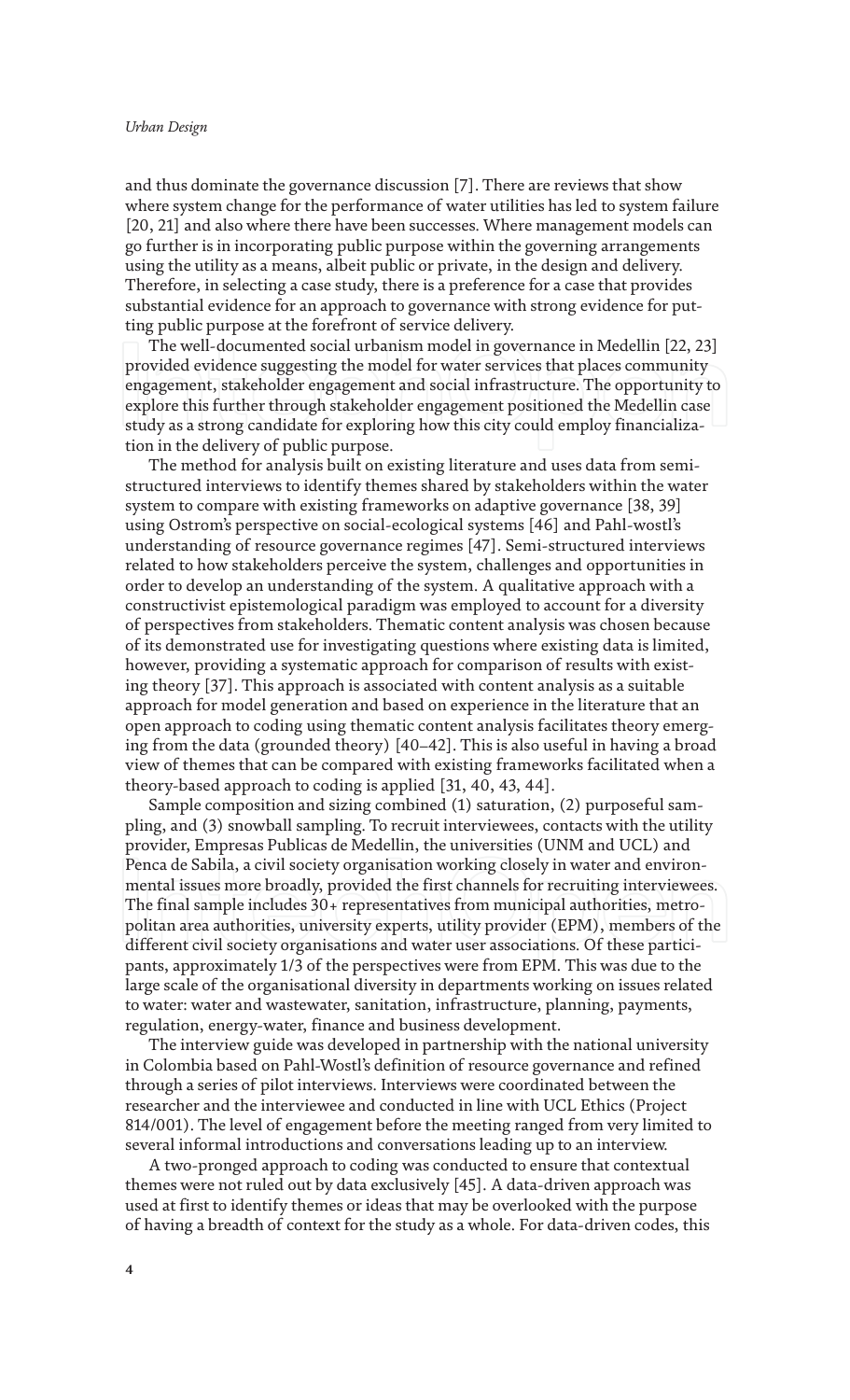proved consistent with the theory of letting the data speak for itself particularly as there may be features of the system of adaptive governance in Medellin that depart from what the theory predicts [37, 40].

This was an iterative process of more than 25+ drafts of the codebook, then shared with supervisors (2), local partners (2), possible coders (5) and several others. The intent of the codebook evolved from merely reproducing the definitions of the codes of interest to a user-friendly and concise code that could be used to read through the interviews and identify relevant themes. The researcher coded the data-set twice, amending the codebook for improved internal consistency.

Secondary coders were identified and given the codebook. They were encouraged to send any questions ahead of coding to verify the codes and confirm understanding of the task. This varied from informal conversations to an email exchange, where the secondary coder wrote how they interpreted the codebook in plain English. After a coding a sub-sample of the excerpts given, the coders could ask additional questions before continuing to code the sample. Coded excerpts were then compared with the results of the researcher.

To apply an approximate measure for reliability in coding, several examples were consulted [37]. The measure that was best suited to test this was the percentage agreement on presence: percentage of occasions where the researcher and the second coder found information in common.

After coding the interviews using the codebook and comparing results with the other researchers, analysing the coded material was conducted using the percentage agreement on presence. A threshold of 70% for inter-rater reliability was agreed as the standard.

Percentage agreement on presence = 2 (number of occasions Coder A + number of occasions Coder B)/(number of occasions Coder A+ number of occasions Coder B).

Three secondary coders were included to code a percentage of the interviews and yielded the following percentages on agreement [37].

Coder A: .82 Coder B: .77 Coder C: .77

# **3. Results**

# **3.1 Contextual findings from the literature for the city of Medellin, Colombia**

The following section presents the results of the literature review and the results of the semi-structured interviews related to the governing arrangements. The literature review is meant to highlight contextual factors (geographic, political, social and governance) for understanding how public purpose is delivered through the governance of utilities in the city despite trends towards financialization.

Medellin is the second largest city in Colombia and for centuries was an industrial hub for the country. The city is located in the Aburra Valley and is the capital of the Department of Antioquia. It currently has a population of 2.4 million, and 3.7 in the metropolitan area, which includes 10 municipalities. The city itself has 16 sections, known as communes or comunas which is the smallest administrative units shown in **Figure 1**. While Medellin is well-known in recent years for its innovation in social and public architecture [22, 24], Medellin boasts a long history of innovative infrastructure, utility development and planning.

Alongside profound events in politics and social transformation in response to demographic changes within the city during the twentieth century, public institutions developed a tradition of including citizens in the process of urban planning,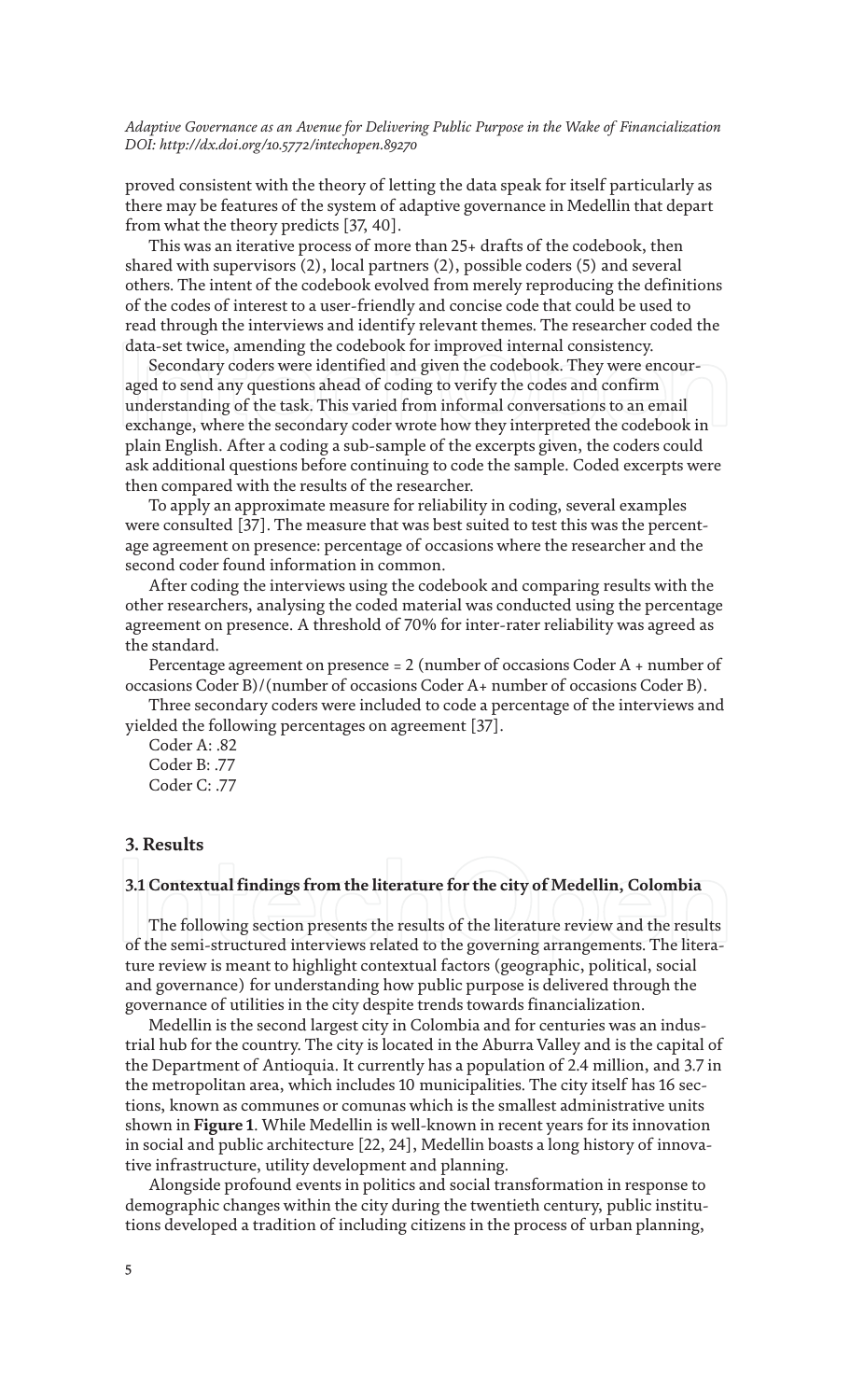using the provision of public services, such as water, as a means to engage in wider articulation of public purpose. This was facilitated by a system of urban governance that begins in the modern period in the 1940s by Sociedad de Mejoras Publicas (SMP), a private organisation, which drove urban planning and development in Medellin. This organisation had a strong influence over the public and private sectors: a relationship that was highly integrated according to Botero Herrera (1996). Through reforms, this entity evolved to become EPM, Medellin's first legally independent utility and single city-owned multi-utility corporation [28]. The entity is public however the boards have a commercial licence to explore the ways in which to improve service reliability and extend infrastructure without government driving decision-making. At the same time, there were/are several programs implemented with city government and utility management which fought business and guilds to pursue programs aimed at wider, long-term public goals [28].

The governance of public services as a means to deliver wider public purpose emerged during the 1950s, with the Medellin Master Plan, which was developed to manage urban development and promote legislation that would impact infrastructure for housing, transport and infrastructure for utilities [28]. Planning for the city was done in an integrated manner by the municipality and with EPM. Several programs involved city-dwellers in the planning and provision of public services including Habilitacion Viviendas, literally meaning "Fitting Out Dwellings" spearheaded integration of new settlements in the city through a series of regulatory processes to obtain legality with utility connections as the point of contact between user and duty-bearer (the state) [28]. Connection to public services such as water was one of several ways these plans had an impact on the city's planning activities. Changing migration patterns related to the conflict, internal issues in Medellin and worsening political and economic conditions during the 1970s intensified the need for engagement between users and city-planning activities [25]. In the 1990s, following a rapidly changing regulatory environment, EPM commercialised, while remaining still the property of the municipality which has raised questions about the future of the company and its objectives of delivering public purpose. While this is a vibrant and active debate, the governance and the role it has played historically



**Figure 1.** *Medellin municipality, including socio-economic tiers (Furlong [26]).*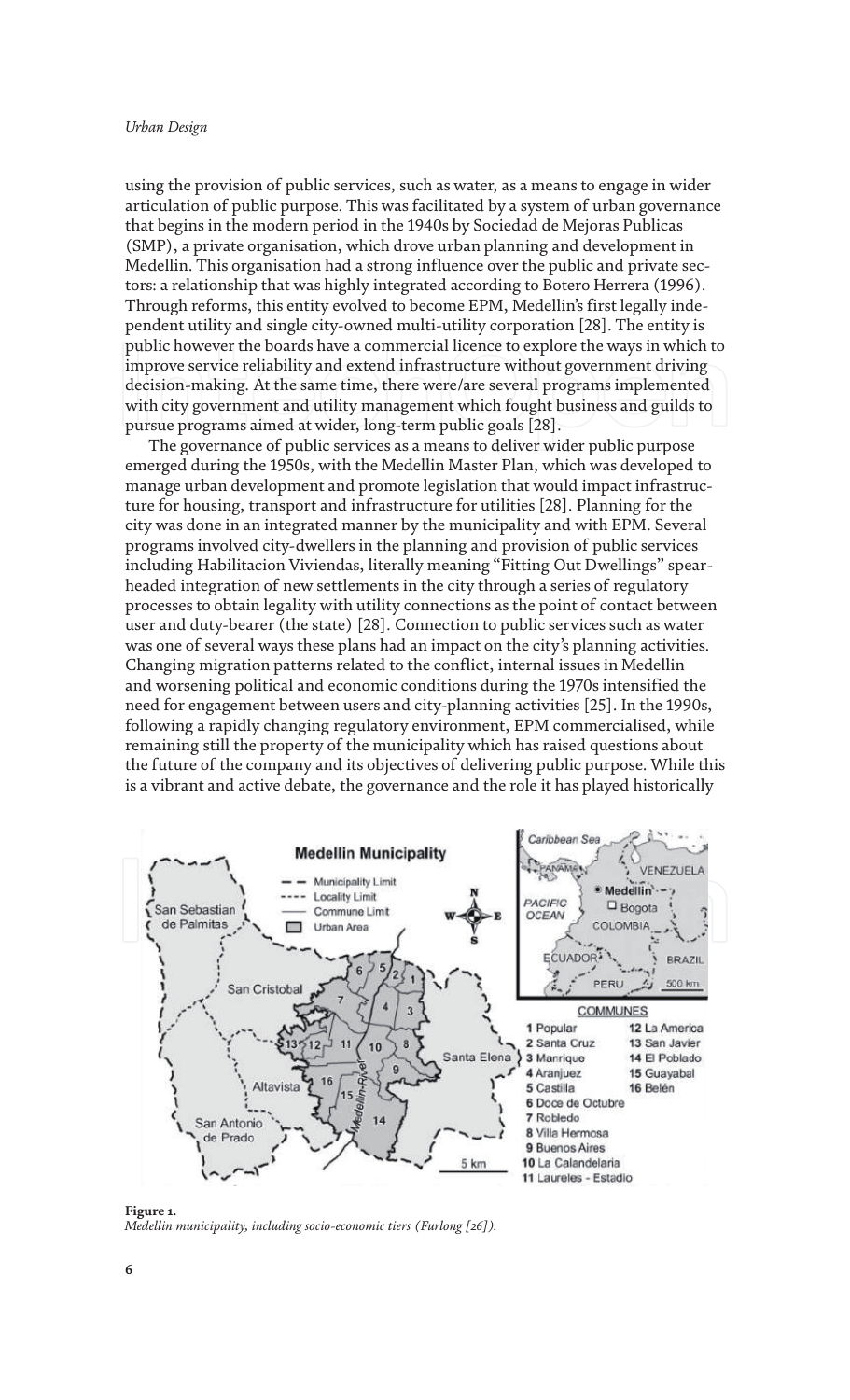orients the discussion towards understanding how EPM is delivering public purpose in the wake of these changes, rather than if/how public purpose can be delivered.

# **3.2 The transformation and "the Medellin" miracle**

Descriptions of the transformation that brought the city through decades of conflict include the role of civil society, the multi-utility EPM and public architecture which highlights the role mayors of Medellin who were committed to a vision of public purpose. Success has also been linked to a succession of leaders, namely the city mayors Luis Perez (2001–2003), Sergio Fajardo (2004–2007) and Alonzo Salazar (2008–2011), all highly qualified with a vision of public purpose for the city beyond traditional politics [30, 32, 33]. Programs shared similarities with the concept of social urbanism which focused public investment in the city's more deprived areas through high-quality infrastructure and striking architecture [22].

Medellin's transformation garnered international and national recognition. Described as the "Medellin Miracle" particularly in the areas of social urbanism and mobility, there are several features in the Medellin context associated with its "perceived success" which are part of the landscape of an integrated and adaptive society [20]. Success in Medellin from a social perspective is associated with a range of factors: cultural aspects of the entrepreneurial class (Antioquian people with a strong work ethic, Catholic, close-knit community) associated with a strong business elite and a sense of duty, decentralised governance structure of Colombia, public trust, regional pride, high returns on human development, disciplined business culture and well-educated elite that serve in the public sector [31, 34].

Municipal programs have played a significant role in integrating and normalising informal sectors during the transformation of the early 2000s and beyond [22]. These programs emerged in response to barriers such as social inequality, spatial segregation, under/unemployment, social exclusion, weak state control, insufficient provision of essential services and housing density. These programs also existed alongside strong paramilitary and police presence in surrounding areas. This pressure to respond created a dichotomy of investment in social programs to "improve people" and "excessive policing" to "control undesirables" [29].

# **3.3 Governance context for Medellin in the wider Colombian political landscape**

There are several features of the governance context in Medellin and Colombia more broadly that should be taken into account. Firstly, Medellin is situated within a national decentralised regime for Colombia, which places responsibility at a national level for policy-setting and decision-making and the duty to implement situated within the remit of the regional and local governing authorities. Secondly, the national Constitution in 1994 and subsequent reforms in public services [35] placed specific regulations about entities that could provide public services (public, private and community-based entities) [27]. This law had several implications, namely that sectors cannot cross-subsidise one another after the 1990s reforms. Thirdly, there is evidence of the role of the multi-utility, EPM, and its implementation of the law as a public service provider at a city level which is where this paper will focus on.

With this context of governance in mind, implementation of monitoring and evaluation activities in Medellin is overseen at a local and metropolitan level by the municipality and Area Metropolitano de Valle de Aburra, the metropolitan authority for 10 municipalities including Medellin. EPM is the primary service provider that covers a wide metropolitan area for service delivery. EPM provides potable water services in 10 municipalities in the Aburra Valley: Medellin, Bello, Envigado, Itagui, La Estrella, Sabaneta, Copacabana, Girardota, Caldas and Barbosa [36].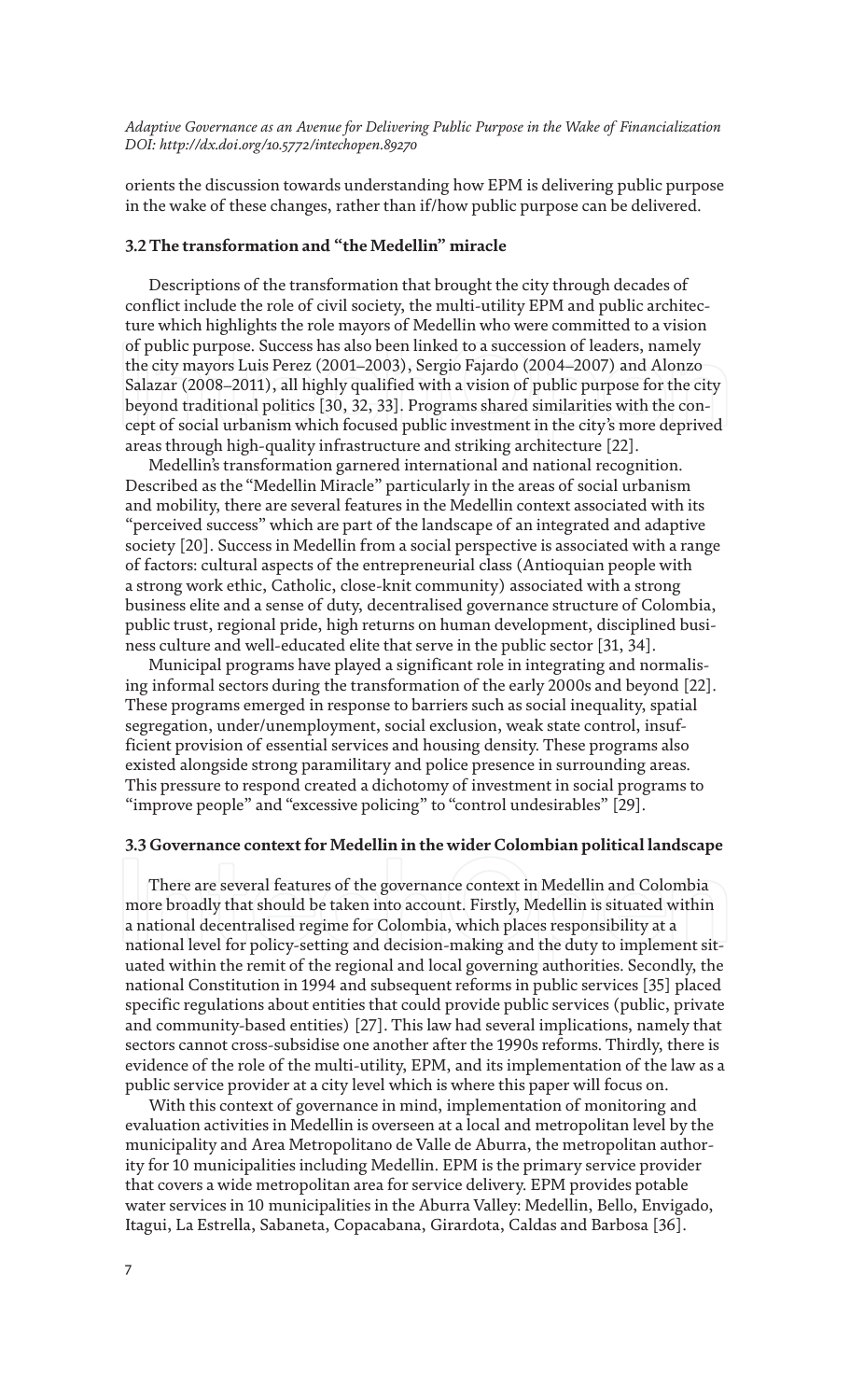The 3 main governance approaches that reflect a view of having public purpose at the centre of water utility delivery are: the composition of a multi-stakeholder board, profit transfers for social projects in the city and corporate governance that dictate the interaction between the city and the company, EPM. The following section will present synthesis of these governance approaches utilised by EPM and present perceptions of the interviewees through quotes from stakeholders in the water sector. The quotes are examples where stakeholders have helped to shed light on governance approaches. They are perceptions held by the speaker and are triangulated with other speakers' perspectives and literature where relevant. The Discussion will present these findings in light of trends towards financialization, highlighting features that resonate with the entrepreneurial city delivering public purpose.

### *3.3.1 Governance approaches*

EPM's board composition is an example where an integrated group of actors from different stakeholders are included within an entity that has a level of independence in its governance.

*"The board of EPM is: the mayor, who is the president, with 3 representatives from the municipality, then we have one from the regional governments, from Antioquia, represents the governor, then you have 5 citizens, that represent different sectors, but two of them are "locals" that are elected by elected by local councils and they have control, responsibility (23:31), and need to provide information to the citizens, but the power of the mayor of Medellin is really important because it is 100% legal owner. And EPM is a group that provides services in Bogota, Bucaramanga, Cali, everywhere in Colombia, in most of Colombia." - ID21, metropolitan area (urban environmental authority).*

This finding was verified in the General Agreement on Corporate Governance (**Figure 2**) and offers an example of how a governance design at a leadership level can ensure diversity of stakeholders in a decision-making seat of authority. This includes the mayor who is the president, 3 municipal representatives, 1 regional representative, 5 representatives from industrial sectors (2 of whom must be private citizens).

The balance may be primarily due to the governance of the company itself, which requires this balance of powers in institutional agreements. Although the extent to which this system could favour the interests of the elite is neither supported nor ruled out by evidence, nonetheless this agreement affords a continuity, despite elections every 4 years.

Another governance feature that shows where the financial success lies – of an entity, as a public company that operates much like a multinational private entity – namely in an agreement between the city and company that ensures 30% of profits transferred from the company to the city annually to fund social projects. This also includes an agreement that the city has sovereignty over decisions of how the city uses the 30% of the annual profits transferred from the company. One stakeholder describes this saying:

*"So EPM is 100% property of the citizens of Medellin, 100% property of the municipality and its profits, a percentage, about 30% of its benefits, goes to the mayor for social investment. So it supports the capacity of the city to solve problems. Not only to provide but also to develop social services and development. That is really important and special and particular to Medellin." - (Municipal authority, ID21).*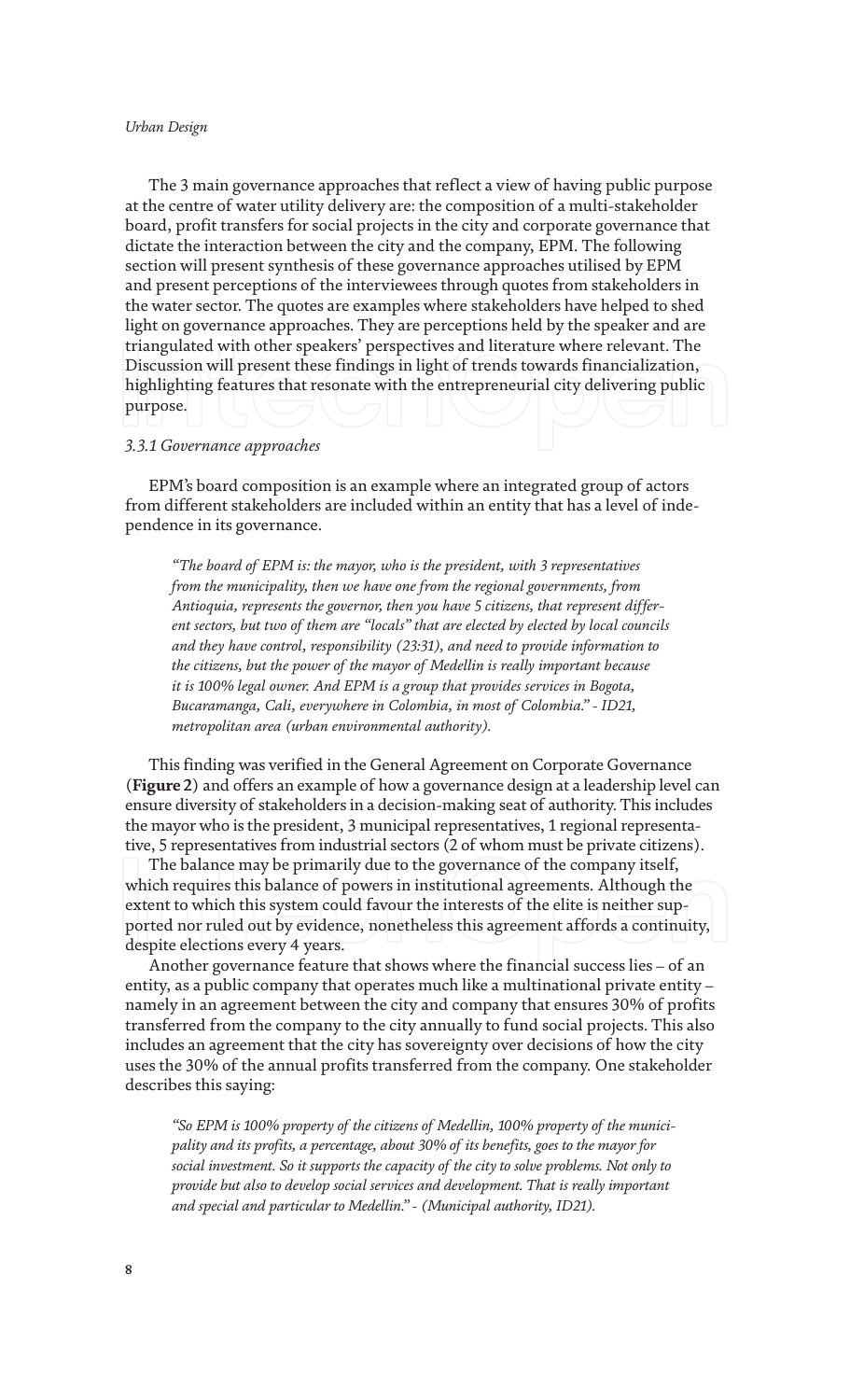

#### **Figure 2.**

*Corporate governance of EPM (examples from agreement between the City and the company) supplementary material from ID1, (EPM, 2016).*

This quote is included as an example of how the two actors are arranged in efforts to deliver social goods in the city. Contextually, this quote is taken from a conversation related to the role of EPM and the municipality during and after the transformation which included social innovation efforts by the city and EPM.

### *3.3.2 Corporate governance and institutional agreements*

There are other examples where institutional agreements between different actors enable the institutions to maintain independence and sovereignty while also working together in an integrated manner. For example, the public service company is technically the property of the municipality but exercises a degree of independence in its business affairs regardless of the political party in power. This means there is autonomy in how the company can conduct its business. However, at the same time, a percentage of profits are transferred annually to the municipality for social projects where the city oversees the spend with guidelines on how to deliver goods for the public. This form of transfer indicates a balance between independence and sovereignty as well as evidence for working together in an integrated manner.

This balance is not one governing arrangement exclusively, but a series of different corporate governance guidelines that govern the company.

This includes governance codes to ensure that the municipality does not interact with the company except through the board, does not intervene in EPM's contracting processes or other aspects of its financial planning and management. The agreement for example stipulates that the City agrees to "appoint no less than 5 independent directors."

The Discussion will discuss these findings and what the governance model for the Medellin case demonstrates, highlighting features that resonate with the entrepreneurial city.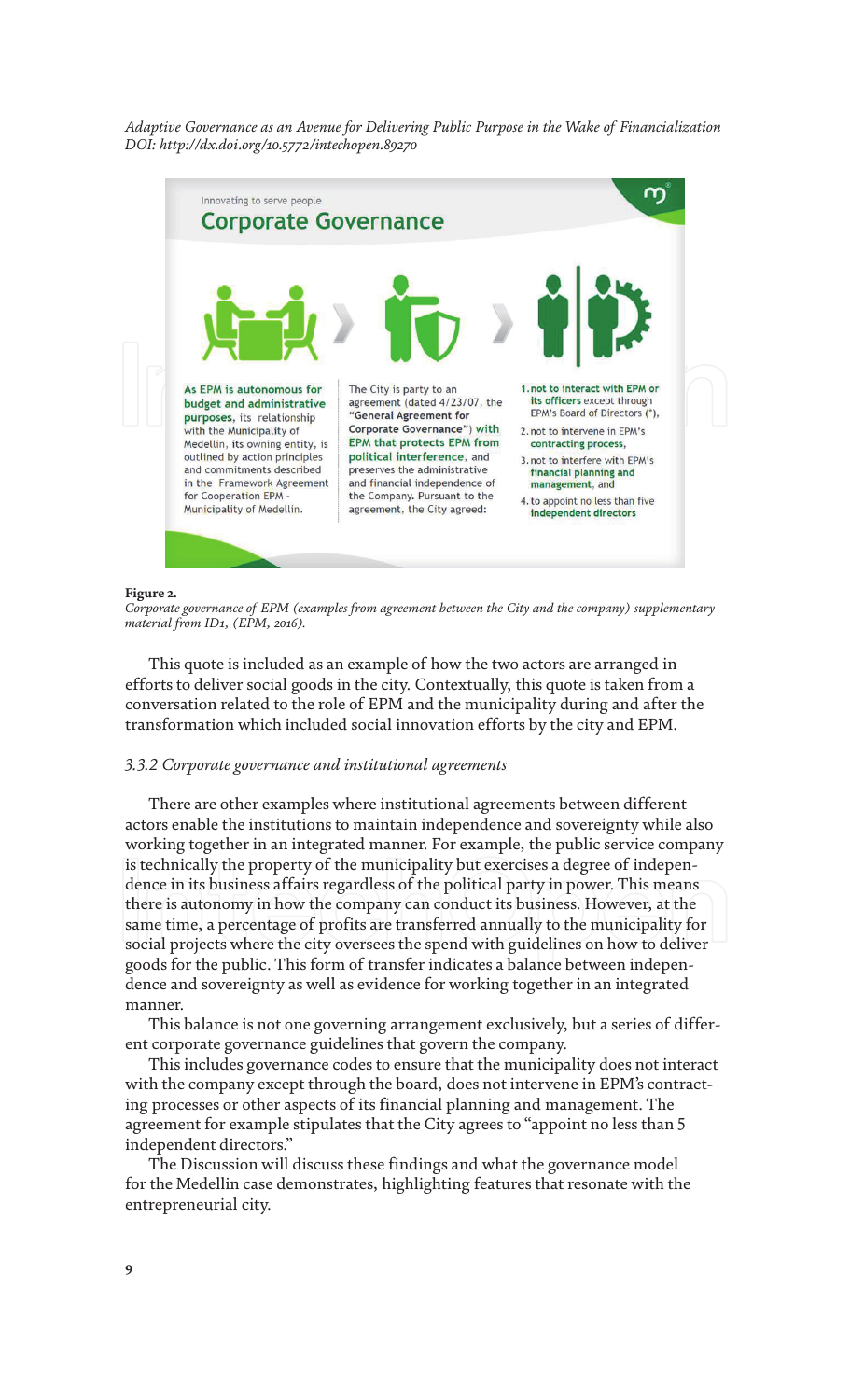# **4. Discussion**

Each of these governance arrangements seems to raise questions on the boundary between public and private and to what extent public purpose is achieved where the public and private aspects of delivery intersect. The blurring of the lines between public services and privatisation is consistent with a pattern of entrepreneurial states Mazzucato argues have historically had as a characteristic of delivering infrastructure, technology, research and development for long-term public goods [48]. While not a causal relationship from this analysis, there is evidence to suggest an association between this type of system and an adaptive arrangement of actors that can adapt based on needs within the system. The multi-stakeholder board of EPM achieves this by including representation from public, private and non-governmental interests alike, who in having decision-making power at the level of the board can negotiate the provision of services in the city, ensuring that the public purpose that the company was established to fulfil is in balance with its commercial aims. Similarly, the earmarked 30% profit which is transferred annually from the company to the city reflects a closeness between public and private entities yet with arrangements for how the funds are spent in order to deliver public good. This is one example of several governance arrangements set out by the code of corporate governance which includes autonomy for EPM in terms of budget and administrative purposes. The code also safeguards EPM from political interference such as contracting processes, financial planning and processes as well as appointing independent directors.

The independent nature of governance EPM, in terms of business growth with constraints on earmarked funds for local social projects suggests that this autonomy-within-limits approach ensures that the city can convert its wealth into freedom, whilst ensuring that there are ways in which the market can serve public purpose. Whilst not explored in this research, policy evidence has suggested that because the market and political social context of Medellin is thriving and, on the rise, coupled with the success of EPM's services, that companies like EPM are able to access international loans for expanding infrastructure. While not established as causal, this does suggest that there may be an association between market, public and social stability and increased investment. There are questions around the boundaries of adaptive governance and how far this can be stretched within a system, with further questions about transparency, accountability and conflicts of interest, yet this example allows us to explore further questions from a starting point where the intersection of public and private is a norm.

What goes beyond seemingly mitigating the adverse effects of financialization and encouraging investment, is an ongoing dialogue by the company and the city on how to deliver public purpose. Recall that EPM as a company was founded with the purpose of engaging in planning of the city and ensuring uniform, stable and resilient access to utilities. As the city evolved, there were different demands that the company and city had to respond to. For example, when there was a surge in population growth, EPM and the city collaborated extensively on housing and land-use reform. When public and social cohesion was destroyed, EPM and the remaining civil society worked together to help rebuild the social fabric. And currently, as there is pressure to ensure that the success of the company is in parallel with success in the city. There is widespread debate on what this success in the twenty-first century would mean for the future of Medellin as an entrepreneurial city or as it is described as an 'innovative city.' Perhaps, though the very nature of its innovation and entrepreneurship is in its capacity to have an ongoing dialogue with all parties involved about what that would look like.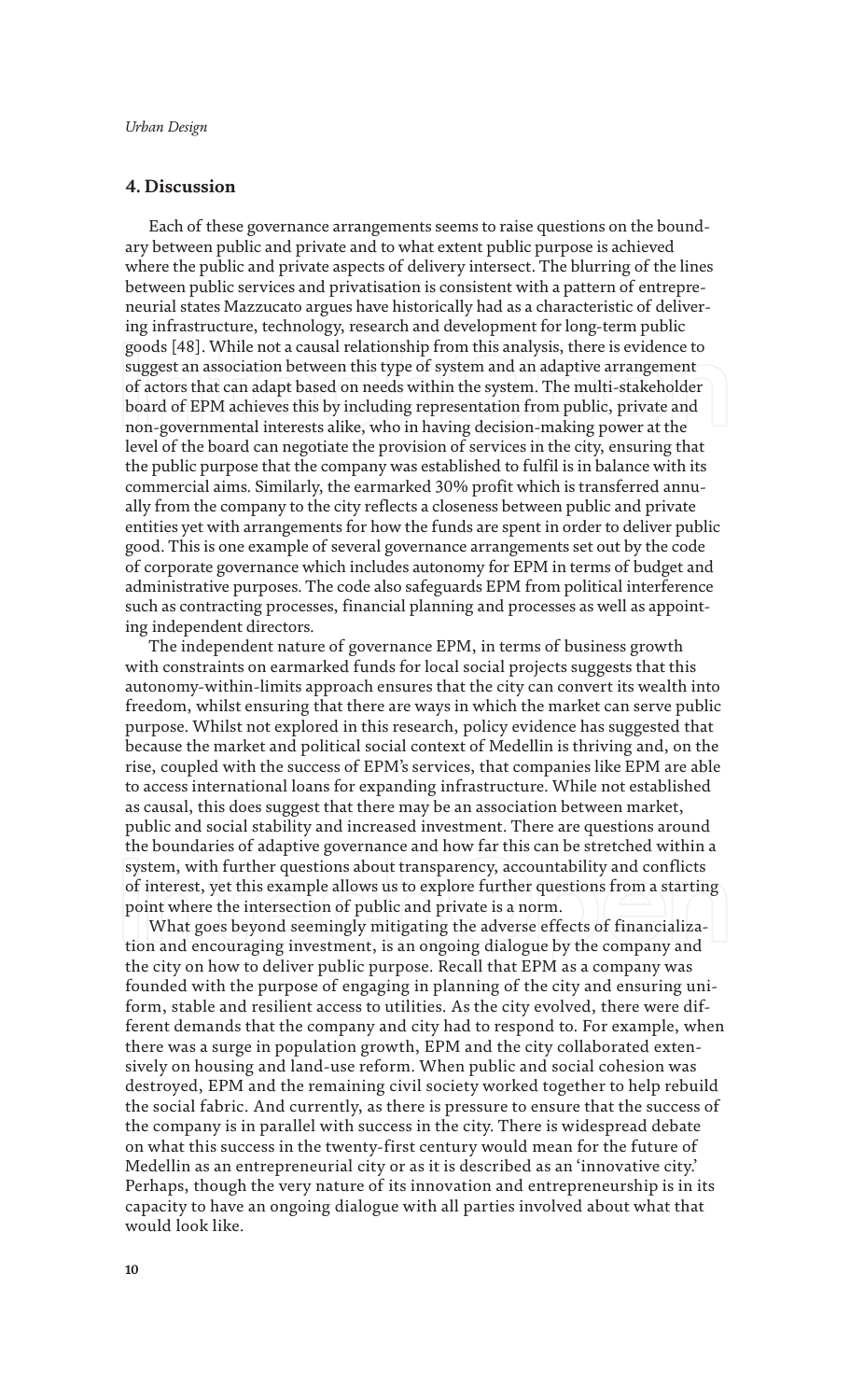# **5. Conclusion**

In reflecting upon the experience of Medellin, the governance of public services is characterised as adaptive and designed in ways that can facilitate delivery of public purpose through utilities despite a trend towards financialization in the public services worldwide. While not the end goal, the composition of the multistakeholder board, 30% transferred profits annually for social transformation projects and the code of corporate governance serve governing arrangements in place to facilitate a dialogue between the public and private aspects of the system, with a broad base of stakeholders that operate within and across these boundaries.

The strengths of this type of investigation are that it allows for exploring in depth, the contextual background in which these innovative governing arrangements are situated. This type of model also shows the limitations in discerning where boundaries between public and private sector lie in delivery of long-term public goods. While these findings are context specific and not identified as causal, transferability is something that would require further analysis. There are also questions around the boundaries of adaptive governance and how far this can be stretched within a system, with follow on questions about transparency, accountability and conflicts of interest. While this case does not explore these aspects beyond the governance design, this case provides a starting point for future work where the intersection of public and private is a norm.

With these constraints in mind, however, there is scope to position the Medellin example to spur dialogue on how adaptive governance could be explored further in efforts to deliver public purpose in the wake of financialization, and further, how governance might promote processes for achieving aims that go beyond public and private boundaries. Looking beyond Medellin, possible next steps would be to identify synergies with other seemingly entrepreneurial cities and explore more fully under what conditions these features thrive.

# **Acknowledgements**

Special thanks and support to colleagues Ivan Sarmiento and Peter Brand at the National University in Medellin, Colombia. Julio Davila from the University College London Development Planning Unit. Special thanks to stakeholders from various institutions that provided insights for the interviews including environmental organisations, utilities, urban, metropolitan and regional authorities, civil society, community-based and academic institutions. This research emerges from a PhD studentship funded by the Transforming the Engineering of Cities Grant by the Engineering Physical Research Council (EP/J017698/1). The views expressed are from the authors only and do not represent a stance from the Council.

# **Conflict of Interest**

No competing interests from any author.

# **Author Contributions**

Dr. Corina Shika Kwami oversaw the planning, obtaining ethical clearance, data collection, analysis of the data and writing of the paper. As it was part of a wider study for a doctorate, Dr. Nick Tyler supervised the work and provided comments at various stages of the written work.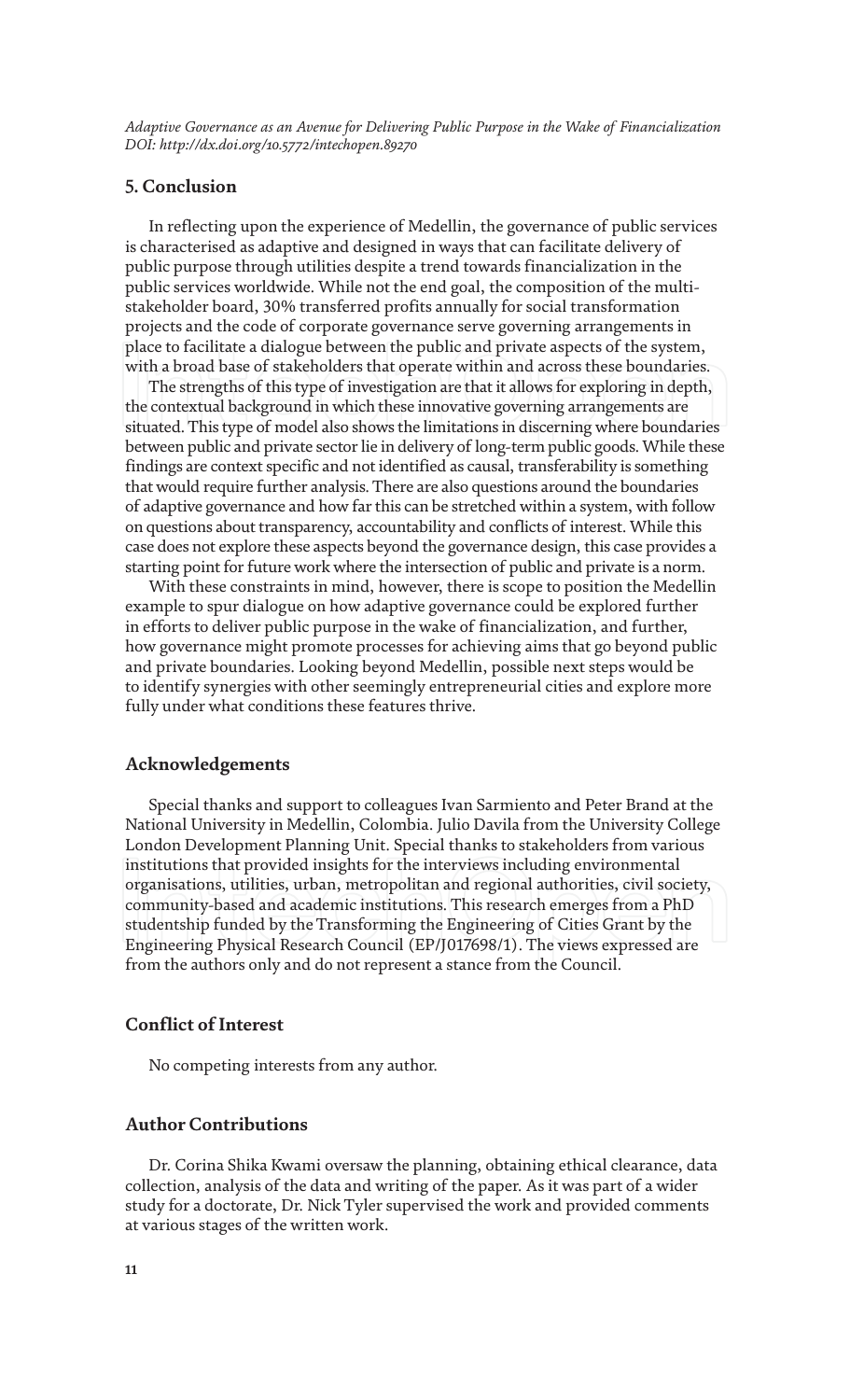# **Author details**

Corina Shika Kwami and Nick Tyler\* Department of Civil, Environmental and Geomatic Engineering, University College London, London, United Kingdom

\*Address all correspondence to: n.tyler@ucl.ac.uk

# **IntechOpen**

© 2019 The Author(s). Licensee IntechOpen. This chapter is distributed under the terms of the Creative Commons Attribution License (http://creativecommons.org/licenses/ by/3.0), which permits unrestricted use, distribution, and reproduction in any medium, provided the original work is properly cited.  $\boxed{\text{ce}}$  BY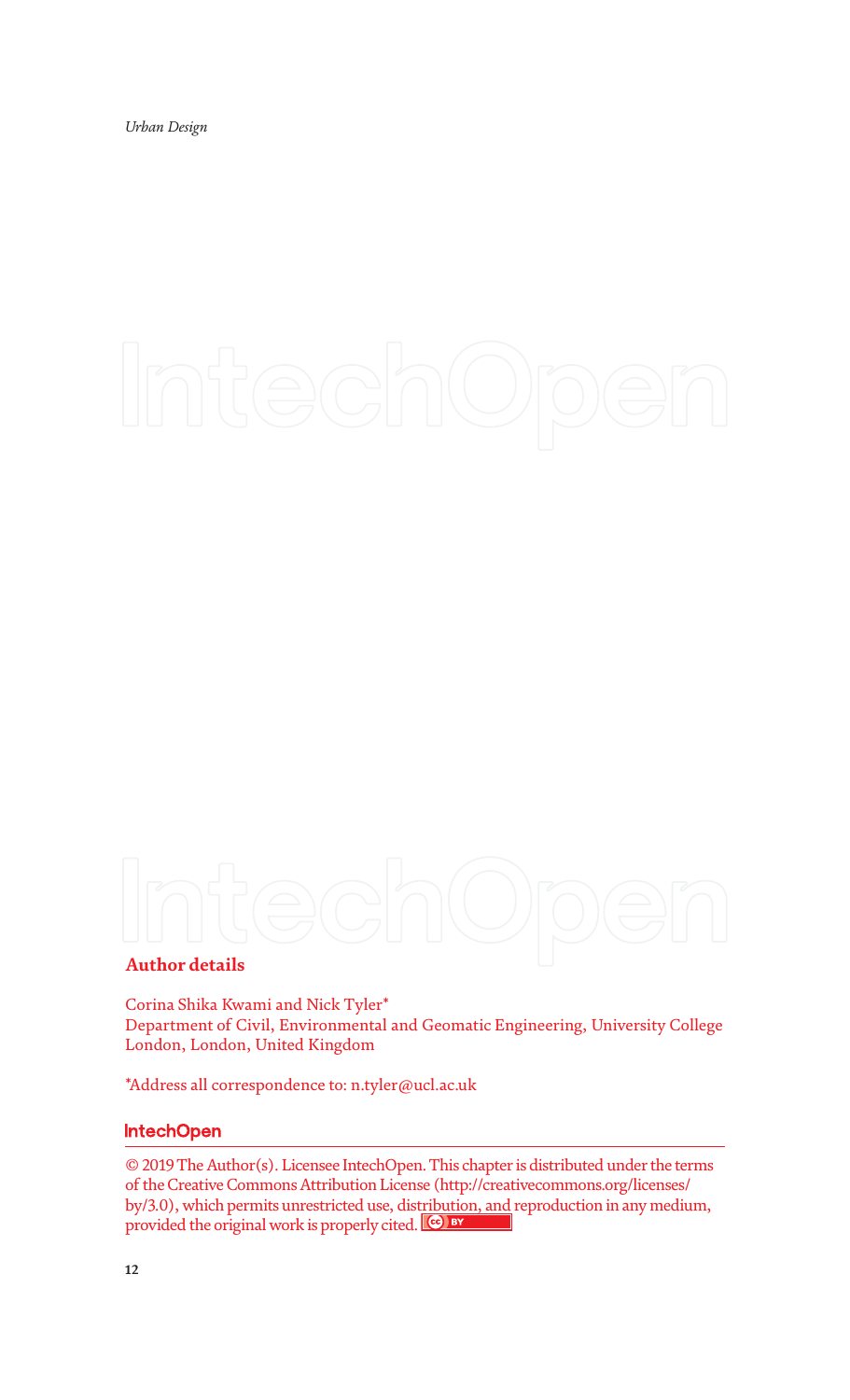# **References**

[1] Roberts BH. Managing Systems of Secondary Cities: Policy Responses in International Development. Cities Alliance, London, UK; 2014. 233 p

[2] Weber R. Selling city futures: The financialization of urban redevelopment policy. Economic Geography. 2010;**86**(3):251-274

[3] Crouch C. 9. The paradoxes of privatisation and public services outsourcing. The Political Quarterly. 2016;**86**:156-171

[4] Jessop B, Sum N-L. An Entrepreneurial City in action: Hong Kong's emerging strategies in and for (inter)urban competition. Urban Studies. 2000;**37**(12):2287-2313. DOI: 10.1080/00420980020002814

[5] Guerrero TA, Furlong K, Arias J. Complicating neoliberalization and decentralization: The non-linear experience of Colombian water supply, 1909-2012. International Journal of Water Resources Development. 2015;**32**(August):1-17. DOI: 10.1080/07900627.2015.1026434

[6] Furlong K. Water and the entrepreneurial city: The territorial expansion of public utility companies from Colombia and the Netherlands. Geoforum. 2015;**58**:195-207. Available from: http://linkinghub.elsevier.com/ retrieve/pii/S0016718514002024

[7] Philippe M. Public-private partnerships for urban water utilities: A review of experiences in developing countries. Trends and Policy Options; World Bank. Washington, DC; 2009:**8**. Available from: https://openknowledge. worldbank.org/handle/10986/2703 License: CC BY 3.0 IGO

[8] Cardullo P, Kitchin R. Smart urbanism and smart citizenship: The neoliberal logic of 'citizen-focused'

smart cities in Europe. Environment and Planning C: Politics and Space. 5 August 2019;**37**:813-830. DOI: 10.1177/0263774X18806508

[9] Karvonen A, Federico Cugurullo FC, editors. Inside Smart Cities Place, Politics and Urban Innovation. 1st ed. London, UK: Routledge; 2018. 304 p

[10] Lytras MD, Anna V, Sarirete A. Clustering smart city services: Perceptions, expectations, responses. Sustainability. 2019;**11**(6): pp 1-19

[11] Lobina E, Hall D. Water Privatisation and Restructuring in Latin America. Greenwich, UK: Public Services International Research Unit (PSIRU); 2018. Vol. 442007. Available from: http://www.psiru.org/ reports/2007-09-W-Latam.doc

[12] Bakker KJ. From public to private to ... Mutual? Restructuring water supply governance in England and Wales. Geoforum. 2003;**34**:292-302

[13] Altinbilek D. Water management in Istanbul. International Journal of Water Resources Development. 2006;**22**(2):241-253. DOI: 10.1080/07900620600709563

[14] Nallathiga R. Reforming water sector governance and institutions for improving efficiency: The case of Mumbai. International Journal of Regulation and Governance. 2006;**6**:99-133

[15] Smith L. Neither public nor private: Unpacking the Johannesburg water corporatization model. Social Policy. 2006;**27**:1-62. Available from: http:// unrisd.org/unrisd/website/document. nsf/ab82a6805797760f80256b4f005da1a b/79f48a7bdd5ca384c12571d100257095/ \$FILE/LaSmth.pdf

[16] Varis O, Biswas AK, Tortajada C, Lundqvist J. Megacities and water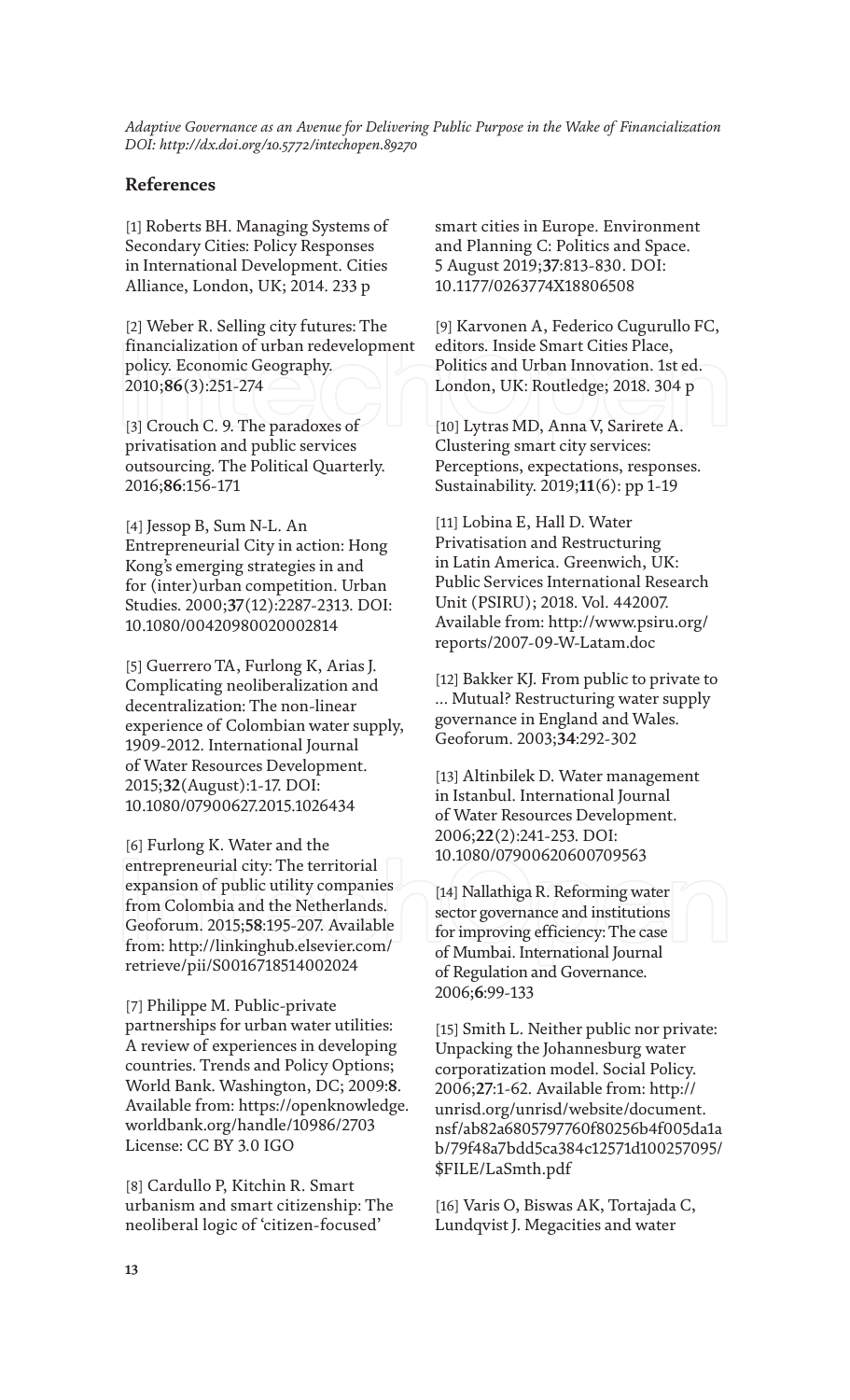management. International Journal of Water Resources Development. 2006;**22**(2):377-394

[17] Connors G. When utilities muddle through: Pro-poor governance in Bangalore's public water sector. Environment and Urbanization. 2005;**17**(1):201-218

[18] Schwartz K. The new public management: The future for reforms in the African water supply and sanitation sector? Utilities Policy. 2008;**16**:49-58

[19] Bakker K. Archipielagos and networks: Urbanization and privatization in the south. The Geographical Journal. 2003;**169**(4):328-341

[20] Baietti A, Kingdom W, van Ginneken M. Characteristics of wellperforming public water utilities. Water Supply Sanit Work Notes. 2006;**1**. Available from: www.worldbank.org/ watsan

[21] Noll R, Shirley MM, Cowan S. Reforming Urban Water Systems in Developing Countries. Econ Policy Reform Second Stage. Stanford, California USA: Stanford Institute for Economic Policy Research; 2000. pp. 243-289

[22] Davila J, Brand P. Urban Mobility and Poverty, Lessons from Medellin and Soacha, Colombia. Development Planning Unit, UCL and Universidad Nacional de Colombia. London, UK; 2013

[23] Turok I. The seventh world urban forum in Medellin: Lessons for city transformation. Local Economy. 2014;**29**(6-7):575-578. DOI: 10.1177/0269094214547011

[24] Brand P, Davila J. Mobility innovation at the urban margins: Medellin Metrocables. City. 2011;**15**(May):37-41. Available from: http://discovery.ucl.ac.uk/1325728/

[25] Hylton F. Medellín: The peace of the pacifiers. NACLA Report on the Americas. 2008;**41**(1):1-6

[26] Furlong K. The dialectics of equity: Consumer citizenship and the extension of water supply in Medellín, Colombia. Annals of the Association of American Geographers. 2013;**103**(5):1176-1192. DOI: 10.1080/00045608.2013.782599

[27] Furlong K, Acevedo T, Arias J, Patiño C. 2018. Rethinking water corporatisation: A 'negotiation space' for public and private interests, Colombia. Water Alternatives, Montpellier, France. (1910-2000);**11**(1):187-208

[28] Lopez M. Paisajes hidricos urbanso en disputa: agua, poder y fragmentacion urbana en Medellin, Colombia [Internet]. Confiar, Corporacion ecologica penca de Sabila; 2016. Available from: https:// openlibrary.org/books/OL26234923M/ Paisajes\_hídricos\_urbanos\_en\_disputa\_ agua\_poder\_y\_fragmentación\_urbana\_ en\_Medellín\_Colombia

[29] Tubb D. Narratives of citizenship in Medellín, Colombia. Citizenship Studies. 2013;**17**(5):627-640. DOI: 10.1080/13621025.2013.818380

[30] Fukuyama Francis CS. Half a miracle: Medellin's rebirth is nothing short of astonishing but have the drug lords really been vanquished? Foreign Policy. 2011;(1):26-28. Available from: http://web.a.ebscohost.com/ehost/ detail/detail?vid=56&sid=a212bad69461- 428b-ad17-92a37687fcf4%40sessio nmgr4006&hid=4214&bdata=Jmxhbm c9ZXMmc2l0ZT1laG9zdC1saXZl#AN= 60849592&db=a9h

[31] Hameiri S. The trouble with miracles. 2007;**19**(2):409-441. Available form: https://www.economist. com/the-americas/2014/06/07/ the-trouble-with-miracles